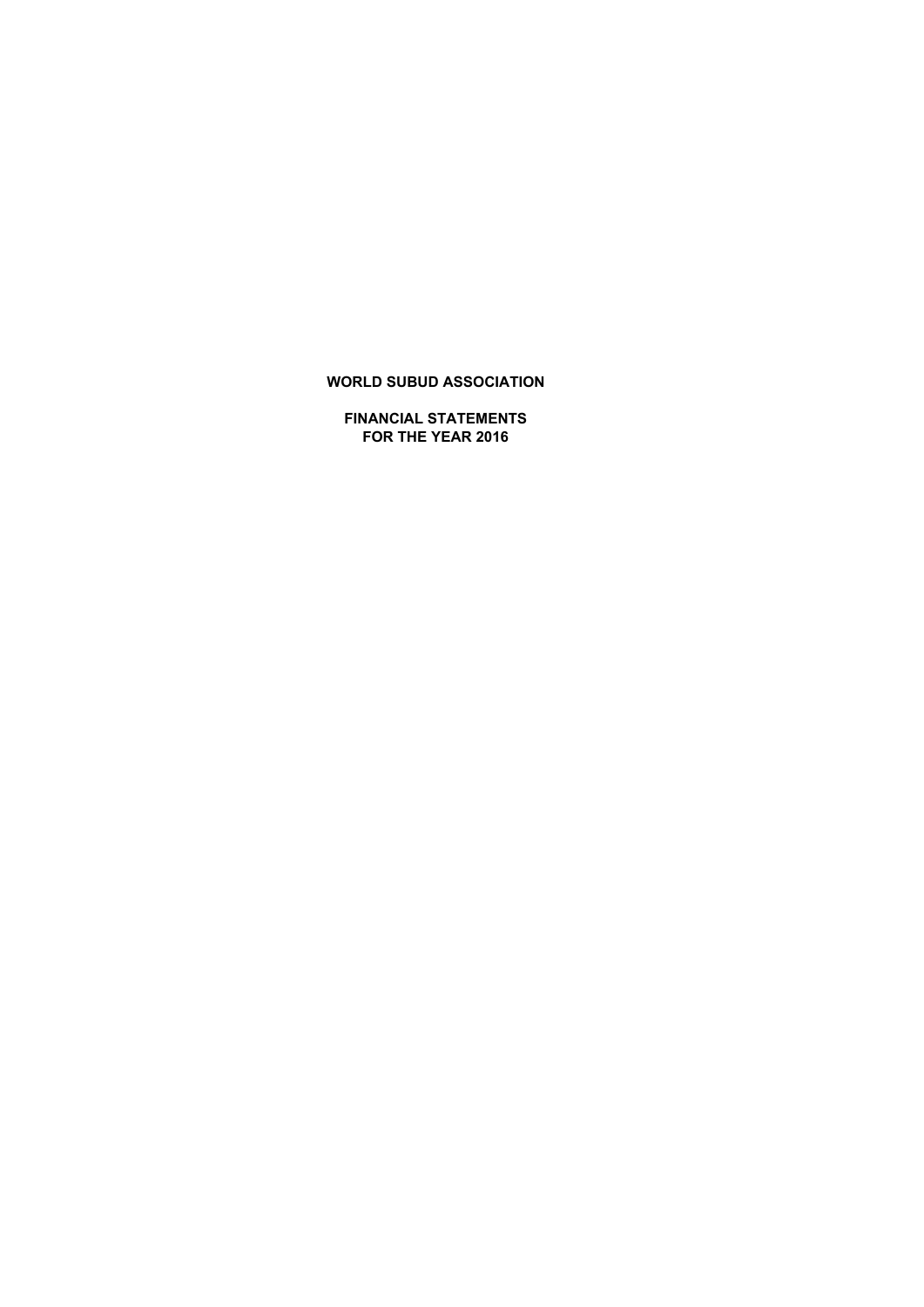### **Financial Statements for the year 2016**

#### **Index Page**

| Directors and Officers                           |         |
|--------------------------------------------------|---------|
| Audit report                                     |         |
| <b>Statement of Financial Position</b>           | 3       |
| Statement of Activity for the year 2016          | 4       |
| Statement of Activity for the year 2015          | 5       |
| <b>Statement of Cash Flows</b>                   | 6       |
| Functional Expenses for the year 2016            |         |
| Functional Expenses for the year 2015            | 8       |
| Income for the year 2016                         | 9       |
| Income for the year 2015                         | 10      |
| Changes in restricted donations in the year 2016 | 11      |
| Changes in restricted donations in the year 2015 | 12      |
| Notes to the Financial Statements                | 13 - 15 |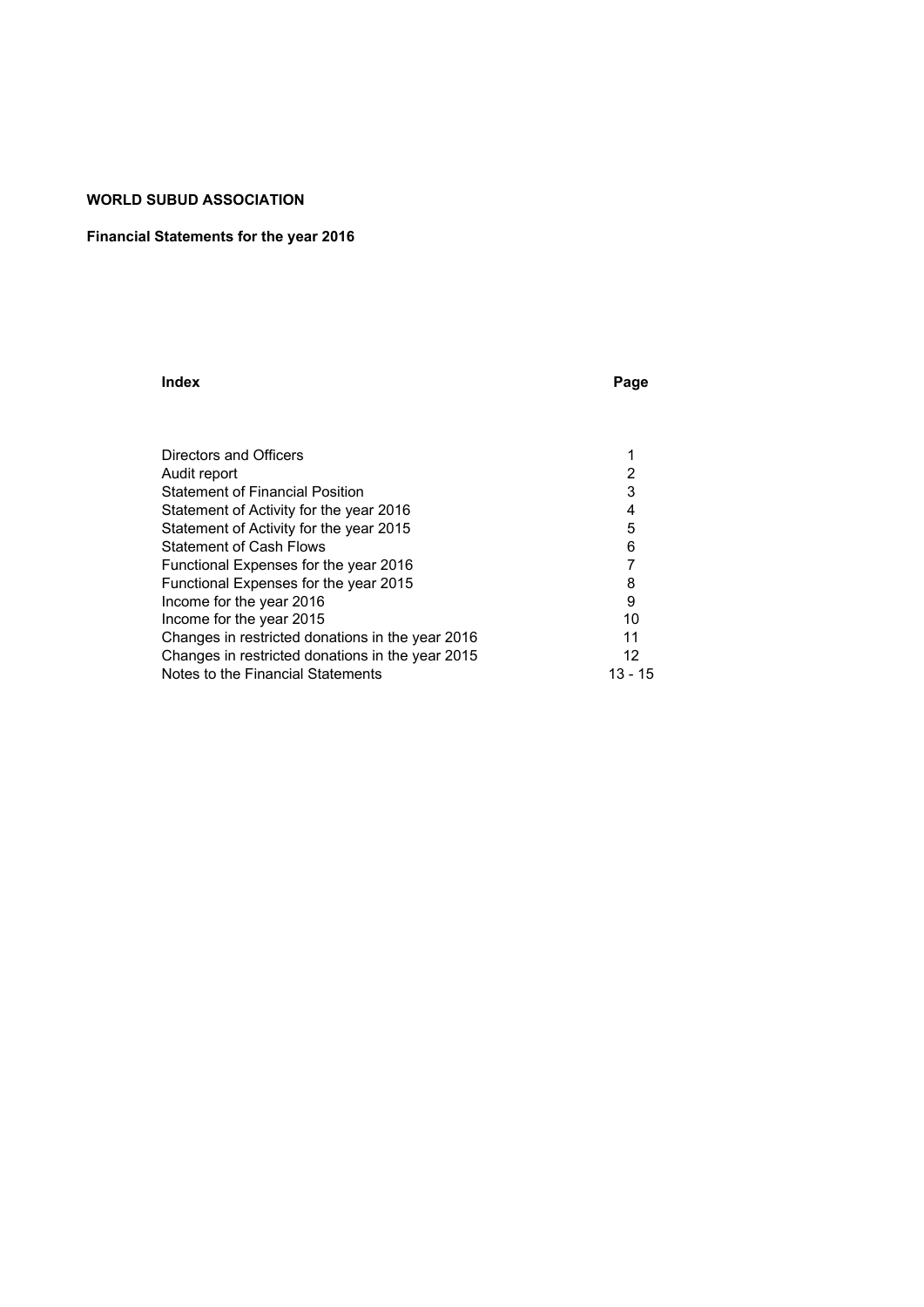### **Financial Statements for the year 2016**

### **DIRECTORS**

Directors during the year were:

| WSA Chair              | Elias Coragem Dumit            |
|------------------------|--------------------------------|
| Zonal Representatives: |                                |
| Zones $1 & 2$          | Suryadi Haryono                |
| Zone 3                 | Andrea Vivit                   |
| Zone 3                 | <b>Matthew Weiss</b>           |
| Zone 4                 | Farah Czwiertnia               |
| Zone 5                 | Hakeem Naibi                   |
| Zone 6                 | Rida Odon-Francois Liobo Loote |
| Zone 7                 | Fernando Fatah Nieva           |
| Zone 8                 | Paloma Munoz                   |
| Zone 9                 | Uraidah Arratia                |

### **OFFICERS**

WSA Deputy Chair **Lucia Boehm** 

### **EXECUTIVE COMMITTEE**

| Executive committee officers during the year were: |                         |  |  |  |  |  |  |  |  |  |  |  |
|----------------------------------------------------|-------------------------|--|--|--|--|--|--|--|--|--|--|--|
| <b>Chief Executive Officer</b>                     | Ismanah Schulze-Vorberg |  |  |  |  |  |  |  |  |  |  |  |
| <b>Executive Vice-Chair</b>                        | Anwar Ziesel            |  |  |  |  |  |  |  |  |  |  |  |
| Treasurer                                          | <b>Hilaria Dette</b>    |  |  |  |  |  |  |  |  |  |  |  |
| Administrator and Secretary                        | Salamah Dick Le Claire  |  |  |  |  |  |  |  |  |  |  |  |
| Accountant                                         | Elwyn Waugh             |  |  |  |  |  |  |  |  |  |  |  |

### **REGISTERED OFFICE**

631 D Street NW Washington D.C. 20004 USA

### **EXECUTIVE OFFICE**

Rennenbergstrasse 3 53639 Koenigswinter Germany

resigned July 2016 appointed July 2016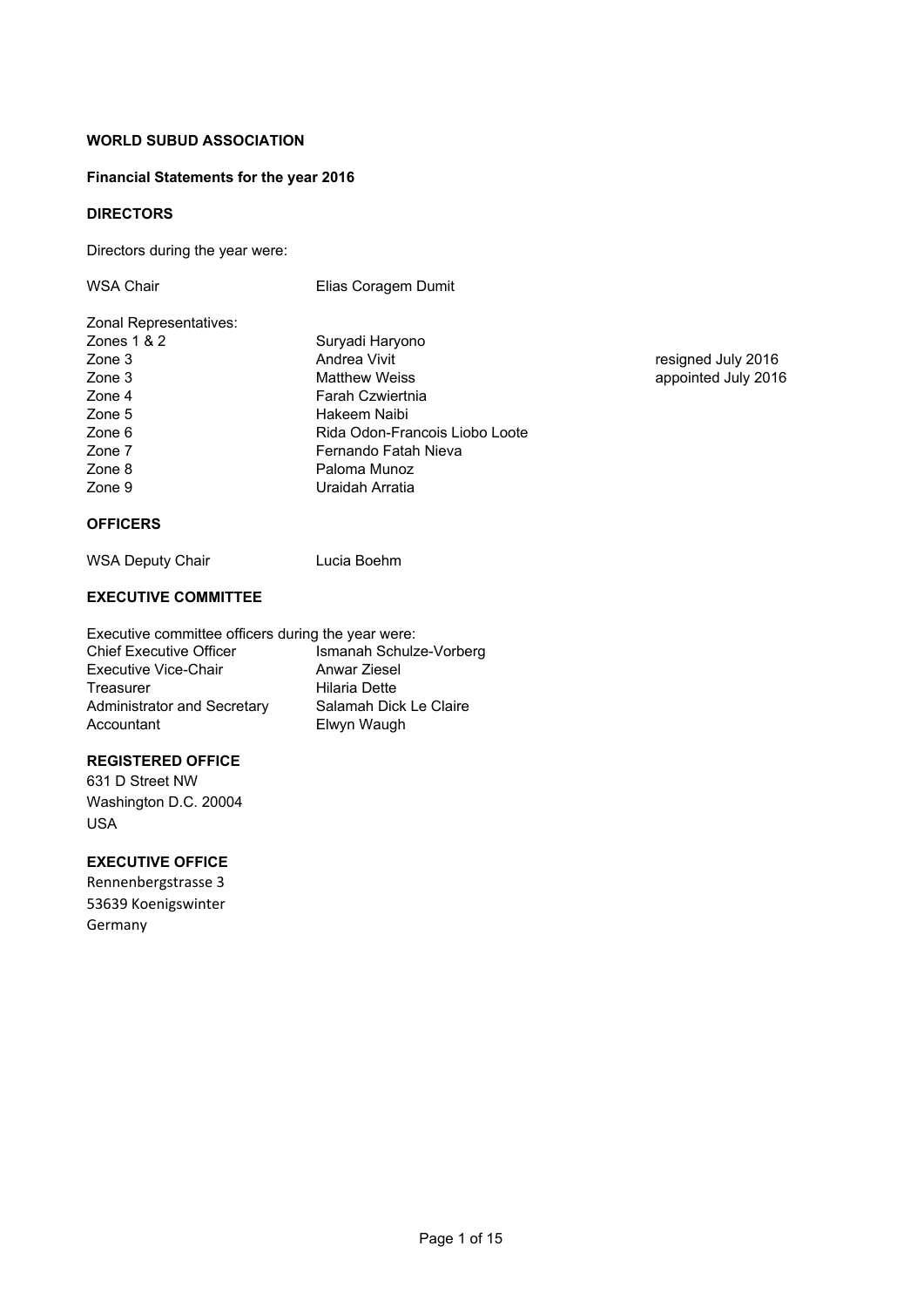### **Independent Auditor's report to the management board of the World Subud Association**

We have audited the financial statements of World Subud Association for the year ended 31 December 2016 which comprise the Statement of Financial Position, Statements of Activity, Statement of Cash Flows and the related notes. The financial reporting framework that has been applied in their preparation is applicable law and International Financial Reportings Standards (IFRS) as adopted by the European Union.

Our audit work has been undertaken so that we might state to the management board those matters we are required to state to them in an auditor's report and for no other purpose. To the fullest extent permitted by law, we do not accept or assume responsibility to anyone other than the management board as a body, for our audit work, for this report, or for the opinions we have formed.

### **Respective responsibilities of management and auditors**

Management are responsible for the preparation of the financial statements and for being satisfied that they give a true and fair view. Our responsibility is to audit and express an opinion on the financial statements in accordance with applicable law and International Standards on Auditing (UK and Ireland). Those standards require us to comply with the Auditing Practices Board's (APB's) Ethical Standards for Auditors.

### **Scope of the audit of the financial statements**

An audit involves obtaining evidence about the amounts and disclosures in the financial statements sufficient to give reasonable assurance that the financial statements are free from material misstatement, whether caused by fraud or error. This includes an assessment of whether the accounting policies are appropriate to the entities circumstances and have been consistently applied and adequately disclosed; the reasonableness of significant accounting estimates made by the management; and the overall presentation of the financial statements.

#### **Opinion on financial statements**

### In our opinion the financial statements:

give a true and fair view of the state of the affairs of World Subud Association as at 31 December 2016 and of its results for the year then ended; and have been properly prepared in accordance with International Financial Reporting Standards (IFRS) as adopted by the European Union.

> Thomas Westcott Chartered Accountants and Registered Auditors 26 - 28 Southerhay East Exeter, Devon EX1 1NS United Kingdom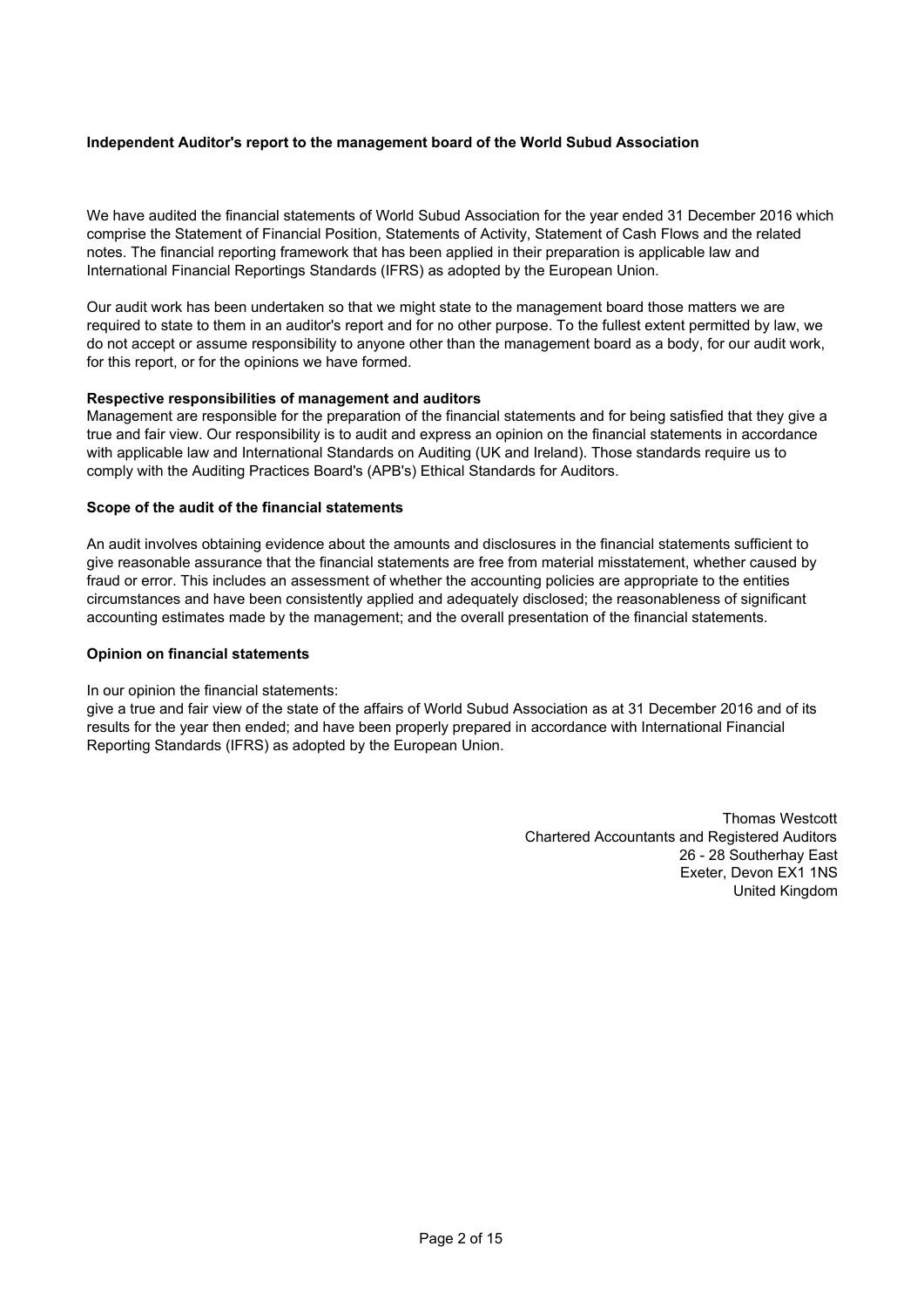### **Statement of Financial Position**

**as of December 31, 2016 and 2015** (in US dollars)

|                                                 |                         | 2016    |                         | 2015    |
|-------------------------------------------------|-------------------------|---------|-------------------------|---------|
| <b>ASSETS</b><br>Banks/Cash                     | \$                      | 285,262 | \$                      | 348,817 |
| Accounts receivables and prepayments            | \$                      | 127,784 | \$                      | 117,737 |
| <b>Total Assets</b>                             | $\mathfrak{F}$          | 413,046 | $\$\$                   | 466,554 |
| <b>LIABILITIES &amp; NET ASSETS</b>             |                         |         |                         |         |
| Liabilities                                     |                         |         |                         |         |
| Expense vouchers and income received in advance | \$                      | 47,334  | \$                      | 38,742  |
| <b>Total liabilities</b>                        | \$                      | 47,334  | $\$\$                   | 38,742  |
| <b>Net Assets</b>                               |                         |         |                         |         |
| Unrestricted/Undesignated                       | \$                      | 167,126 | \$                      | 156,965 |
| Board designated - World Congress Fund          | \$                      | 151,536 | \$                      | 155,582 |
| Subud Emergency Fund                            | \$                      | 15,672  |                         | 15,672  |
| <b>Temporarily Donor Restricted</b>             | \$                      | 31,378  | \$<br>\$                | 99,593  |
| <b>Total Net Assets</b>                         | $\overline{\mathbf{S}}$ | 365,712 | $\overline{\mathbb{S}}$ | 427,812 |
| <b>Total Liabilities and Net Assets</b>         | \$                      | 413,046 | \$                      | 466,554 |

Signed on behalf of the Board of Directors

Elias Dumit WSA Chair

These Financial Statements were approved by the Board of Directors on June 2017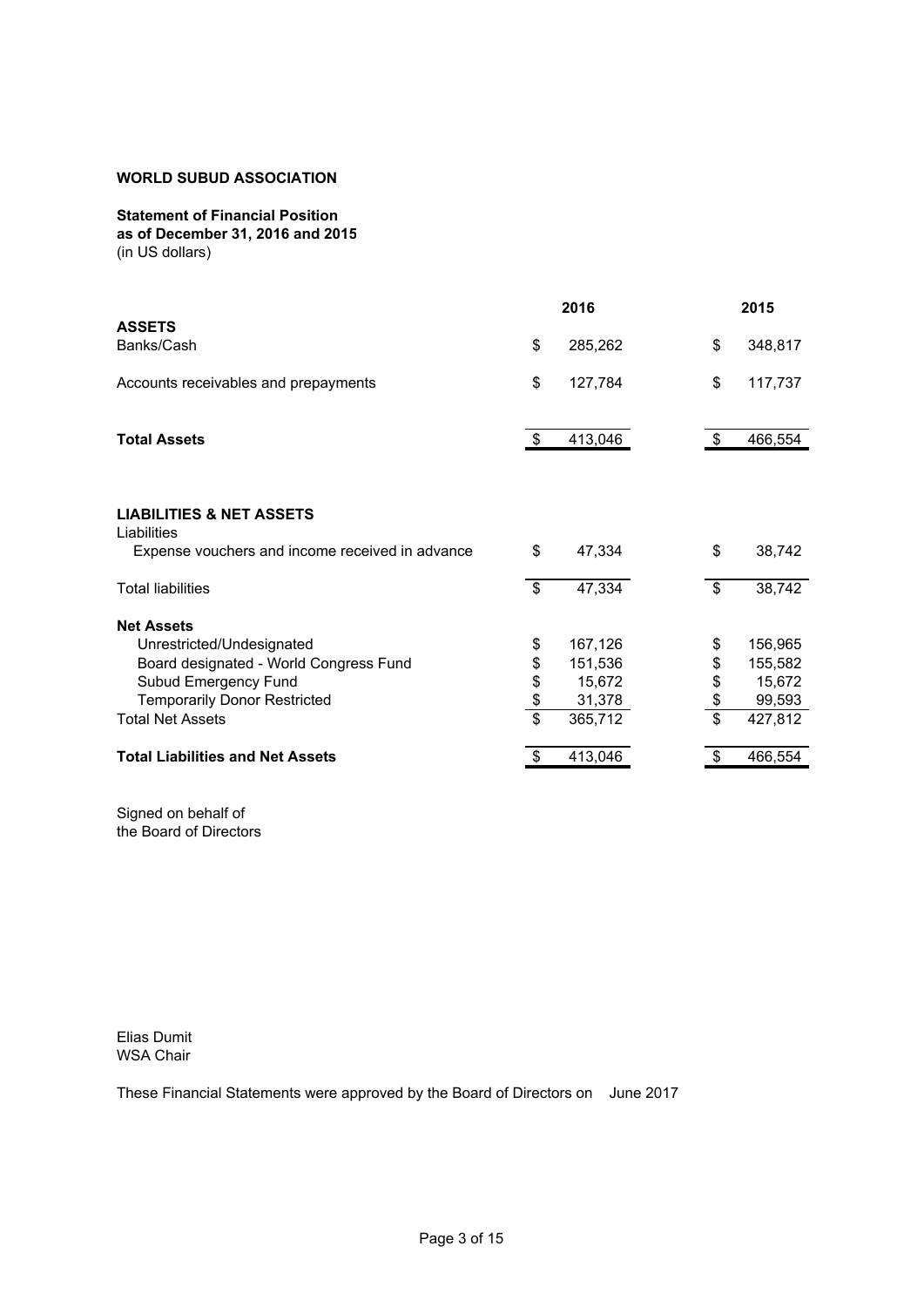### **Statement of Activity for the year 2016**

|                                              |                         | <b>Unrestricted</b> |                          | <b>Designated</b> |                           | <b>Restricted</b>        |                 | <b>Total</b> |
|----------------------------------------------|-------------------------|---------------------|--------------------------|-------------------|---------------------------|--------------------------|-----------------|--------------|
| <b>Income</b>                                |                         |                     |                          |                   |                           |                          |                 |              |
| Member contributions                         | \$                      | 171,479             | \$                       |                   | \$                        | 1,421                    | \$              | 172,900      |
| Enterprise donations                         | \$                      | 100,000             | \$                       |                   | \$                        |                          | \$              | 100,000      |
| Grants received                              | \$                      |                     | \$                       |                   | \$                        | 119,804                  | \$              | 119,804      |
| Individual donations                         | \$                      | 43,740              | \$                       |                   | \$                        | 18,426                   | \$              | 62,166       |
| Other income                                 | \$                      | 8                   | \$                       |                   | \$                        |                          | \$              | 8            |
| <b>Total income</b>                          | \$                      | 315,227             | \$                       |                   | \$                        | 139,651                  | \$              | 454,878      |
| <b>Net Assets released from restrictions</b> | \$                      | 207,866             | \$                       |                   | \$                        | (207, 866)               | \$              |              |
| <b>Total</b>                                 | \$                      | 523,093             | \$                       |                   | \$                        | $(68, 215)$ \$           |                 | 454,878      |
| <b>Expenses</b><br><b>Programs</b>           |                         |                     |                          |                   |                           |                          |                 |              |
| Kejiwaan                                     | \$                      | 119,765             | \$                       |                   | \$                        |                          | \$              | 119,765      |
| Media Unit                                   | \$                      | 94,086              | \$                       |                   | \$                        |                          | \$              | 94,086       |
| Human Activity programs                      | $\frac{1}{2}$           | 148,215             | \$                       |                   | \$                        | $\overline{\phantom{a}}$ | \$              | 148,215      |
| Total program expenses                       | $\overline{\mathbf{s}}$ | 362,066             | \$                       |                   | \$                        | $\overline{\phantom{a}}$ | \$              | 362,066      |
| <b>Supporting Services</b>                   |                         |                     |                          |                   |                           |                          |                 |              |
| WSA Chair, Zone Reps, WSC                    | \$                      | 43,874              | \$                       |                   | \$                        |                          | \$              | 43,874       |
| <b>WSA Executive</b>                         | \$                      | 94,792              | \$                       |                   | \$                        |                          | \$              | 94,792       |
| Audit                                        | \$                      | 4,500               | \$                       |                   | \$                        |                          | \$              | 4,500        |
| <b>World Congress</b>                        | $\frac{1}{2}$           |                     | \$                       | 4,046             | \$                        |                          | \$              | 4,046        |
| <b>Total Supporting Services</b>             | $\overline{\$}$         | 143,166             | $\overline{\mathcal{S}}$ | 4,046             | $\overline{\$}$           |                          | $\overline{\$}$ | 147,212      |
| <b>Total Functional Expenses</b>             | \$                      | 505,232             | \$                       | 4,046             | $\boldsymbol{\mathsf{S}}$ |                          | \$              | 509,278      |
| <b>Currency loss</b>                         | \$                      | 7,700               | \$                       |                   | \$                        |                          | \$              | 7,700        |
| <b>Total Expenses</b>                        | \$                      | 512,932             | \$                       | 4,046             | \$                        |                          | \$              | 516,978      |
| <b>Change in Net Assets</b>                  | \$                      | 10,161              | \$                       | $(4,046)$ \$      |                           | $(68, 215)$ \$           |                 | (62, 100)    |
| Net Assets beginning of period               | \$                      | 156,965             | \$                       | 155,582           | \$                        | 115,265                  | \$              | 427,812      |
| Net Assets end of period                     | \$                      | 167,126             | \$                       | 151,536           | \$                        | 47,050                   | \$              | 365,712      |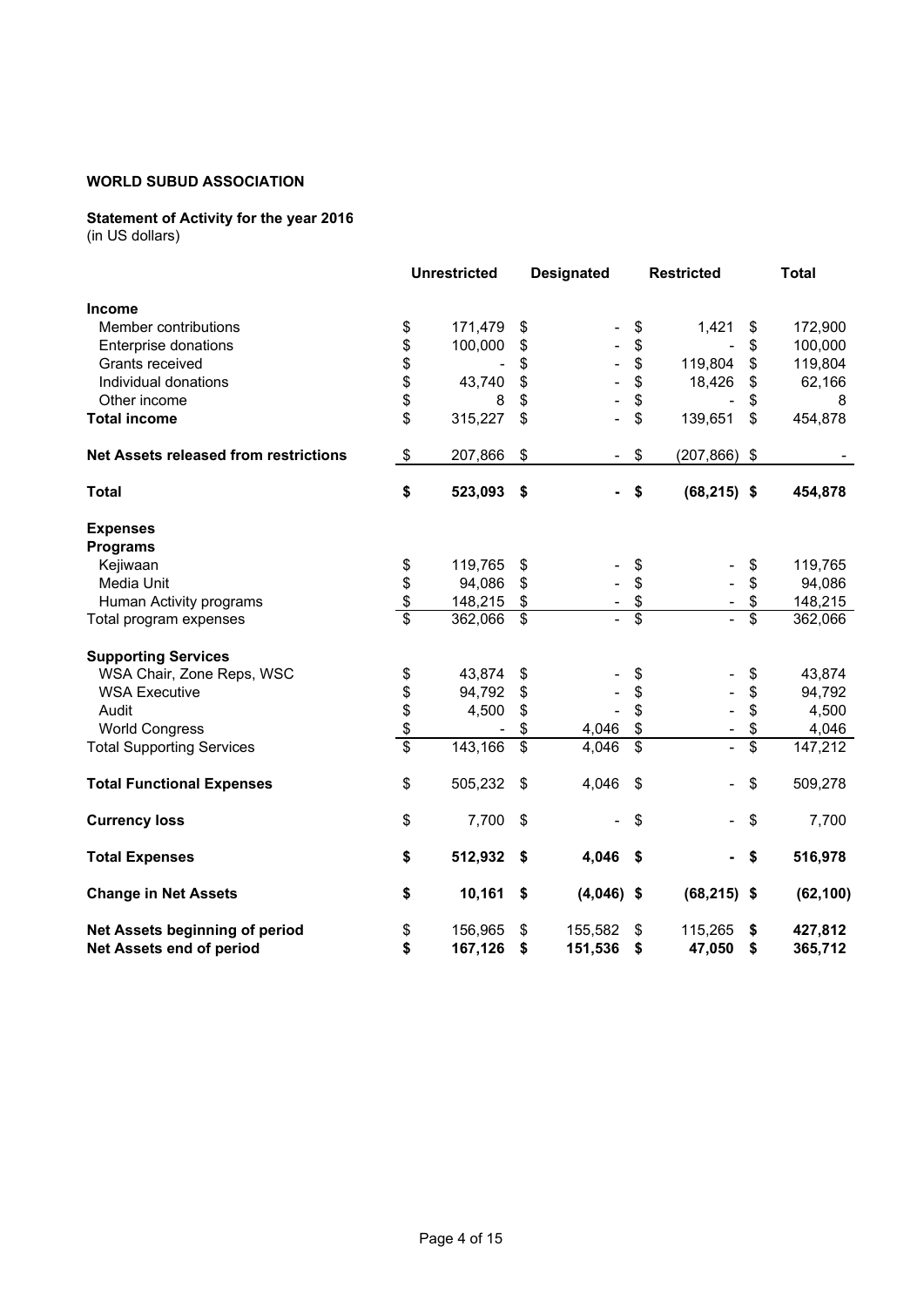### **Statement of Activity for the year 2015**

|                                              |                         | <b>Unrestricted</b> |                           | <b>Designated</b> |                 | <b>Restricted</b>        |                           | <b>Total</b> |
|----------------------------------------------|-------------------------|---------------------|---------------------------|-------------------|-----------------|--------------------------|---------------------------|--------------|
| <b>Income</b>                                |                         |                     |                           |                   |                 |                          |                           |              |
| Member contributions                         | \$                      | 154,036             | \$                        |                   | \$              | 20,248                   | \$                        | 174,284      |
| Enterprise donations                         | \$                      | 100,000             | \$                        |                   | \$              | $\overline{\phantom{m}}$ | \$                        | 100,000      |
| Grants received                              | \$                      | 3,000               | \$                        |                   | \$              | 191,689                  | \$                        | 194,689      |
| Individual donations                         | \$                      | 42,538              | $\boldsymbol{\mathsf{S}}$ |                   | \$              | 5,867                    | \$                        | 48,405       |
| Other income                                 | \$                      | 3                   | \$                        |                   | \$              |                          | \$                        | 3            |
| <b>Total income</b>                          | \$                      | 299,577             | \$                        |                   | \$              | 217,804                  | \$                        | 517,381      |
| <b>Net Assets released from restrictions</b> | \$                      | 127,674             | \$                        |                   | \$              | $(127, 674)$ \$          |                           |              |
| <b>Total</b>                                 | \$                      | 427,251             | \$                        |                   | \$              | 90,130                   | \$                        | 517,381      |
| <b>Expenses</b><br><b>Programs</b>           |                         |                     |                           |                   |                 |                          |                           |              |
| Kejiwaan                                     | \$                      | 130,396             | \$                        |                   | \$              |                          | \$                        | 130,396      |
| Media Unit                                   | \$                      | 100,780             | \$                        |                   | \$              |                          | \$                        | 100,780      |
| Human Activity programs                      | $\frac{1}{2}$           | 56,777              | \$                        |                   | \$              | $\overline{\phantom{a}}$ | \$                        | 56,777       |
| Total program expenses                       | $\overline{\mathbf{s}}$ | 287,953 \$          |                           |                   | \$              | $\overline{a}$           | \$                        | 287,953      |
| <b>Supporting Services</b>                   |                         |                     |                           |                   |                 |                          |                           |              |
| WSA Chair, Zone Reps, WSC                    | \$                      | 84,192              | \$                        |                   | \$              |                          | \$                        | 84,192       |
| <b>WSA Executive</b>                         | \$                      | 105,120             | \$                        |                   | \$              |                          | \$                        | 105,120      |
| Audit                                        | \$                      | 4,500               | \$                        |                   | \$              |                          | \$                        | 4,500        |
|                                              | $\frac{1}{2}$           |                     |                           |                   | \$              |                          | \$                        |              |
| <b>Total Supporting Services</b>             | $\overline{\$}$         | 193,812             | $\overline{\mathcal{S}}$  |                   | $\overline{\$}$ |                          | $\overline{\mathfrak{s}}$ | 193,812      |
| <b>Total Functional Expenses</b>             | \$                      | 481,765             | \$                        |                   | \$              |                          | \$                        | 481,765      |
| <b>Currency loss</b>                         | \$                      | 3,147               | \$                        |                   | \$              |                          | \$                        | 3,147        |
| <b>Total Expenses</b>                        | \$                      | 484,912             | - \$                      |                   | \$              |                          | \$                        | 484,912      |
| <b>Change in Net Assets</b>                  | \$                      | $(57,661)$ \$       |                           |                   | \$              | 90,130                   | \$                        | 32,469       |
| Net Assets beginning of period               | \$                      | 214,626             | \$                        | 155,582           | \$              | 25,135                   | \$                        | 395,343      |
| Net Assets end of period                     | \$                      | 156,965             | \$                        | 155,582           | \$              | 115,265                  | \$                        | 427,812      |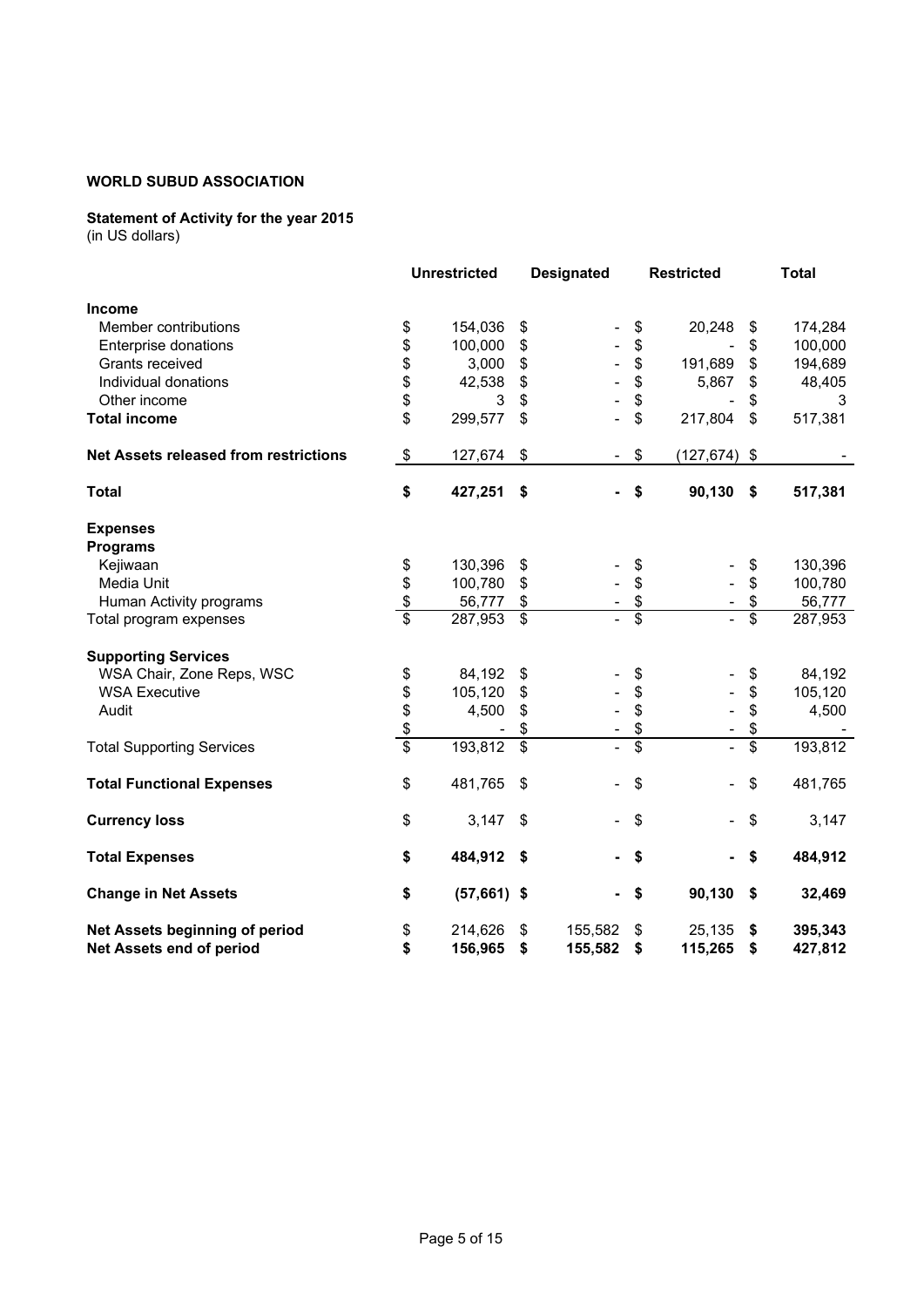# **Statement of Cash Flows for the year 2016**

|  |  |  | (in US dollars) |
|--|--|--|-----------------|
|--|--|--|-----------------|

|                                                                                                                                              | 2016             | 2015             |
|----------------------------------------------------------------------------------------------------------------------------------------------|------------------|------------------|
| Cash flows from operating activities                                                                                                         |                  |                  |
| (Decrease)/Increase in Total Net Assets                                                                                                      | \$<br>(62, 100)  | \$<br>32,469     |
| Adjustments to reconcile net surplus (deficit) to<br>net cash provided by operating activities<br>(Increase)/Decrease in accounts receivable |                  |                  |
| and prepayments                                                                                                                              | \$<br>(10, 047)  | (102, 923)<br>\$ |
| Increase/(Decrease) accounts payable                                                                                                         | \$<br>8,592      | \$<br>(26,003)   |
| Net cash used in operating activities                                                                                                        | -\$<br>(63, 555) | (96, 457)<br>S   |
| Cash at beginning of period                                                                                                                  | 348,817<br>\$    | 445,274<br>S     |
| Cash at end of period                                                                                                                        | \$<br>285,262    | 348,817<br>S     |
| Net cash (Decrease)/Increase for the period                                                                                                  | (63,555)         | S<br>(96,457`    |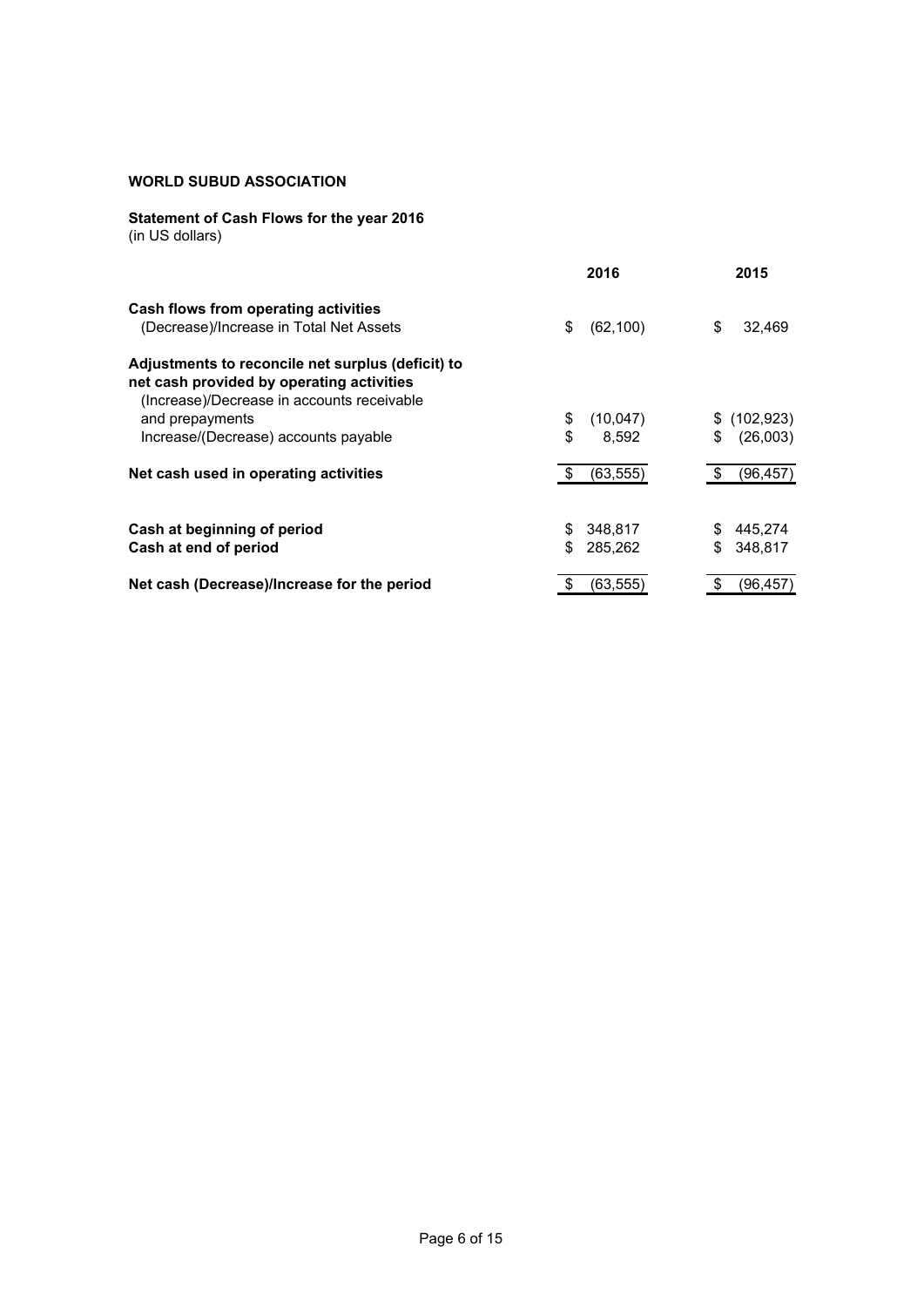### **Statement of Functional Expenses for the year 2016**

| <b>Expenses</b>                   | <b>General</b>     |            | Travel / lodging |               | <b>Fees</b> |    | <b>Office</b> |            | <b>Pensions</b> |                          | <b>Total</b> |
|-----------------------------------|--------------------|------------|------------------|---------------|-------------|----|---------------|------------|-----------------|--------------------------|--------------|
|                                   |                    |            |                  |               |             |    |               |            |                 |                          |              |
| Kejiwaan program                  |                    |            |                  |               |             |    |               |            |                 |                          |              |
| Area 1                            |                    | \$         | 51,527           |               |             |    |               |            |                 | \$                       | 51,527       |
| Area 2                            |                    | \$         | 29,628           |               |             |    |               |            |                 | \$                       | 29,628       |
| Area 3                            |                    | \$         | 29,220           |               |             |    |               |            |                 | \$                       | 29,220       |
| Ibu Rahayu's Office               |                    |            |                  |               |             | \$ | 9,390         |            |                 | \$                       | 9,390        |
|                                   |                    |            |                  |               |             |    |               |            |                 | $\overline{\mathbf{s}}$  | 119,765      |
| Media Unit program                |                    |            |                  |               |             |    |               |            |                 |                          |              |
| <b>WSA Archives</b>               | \$<br>21,351       |            |                  | \$            | 30,680      |    |               |            |                 | \$                       | 52,031       |
| Bapak's Talks Translation project | \$<br>25,000       |            |                  |               |             |    |               |            |                 | \$                       | 25,000       |
| Subtitling Bapak, Ibu Talks       | \$<br>1,100        |            |                  |               |             |    |               |            |                 | \$                       | 1,100        |
| Translations                      | \$<br>7,140        |            |                  |               |             |    |               |            |                 | \$                       | 7,140        |
| History of Subud project          | \$<br>8,815        |            |                  |               |             |    |               |            |                 | \$                       | 8,815        |
|                                   |                    |            |                  |               |             |    |               |            |                 | $\overline{\$}$          | 94,086       |
| Human Activity programs           |                    |            |                  |               |             |    |               |            |                 |                          |              |
| Care Support Program              | \$<br>17,929       |            |                  |               |             |    |               |            |                 | \$                       | 17,929       |
| Social Welfare                    |                    | \$         | 1,948            |               |             |    |               |            |                 | \$                       | 1,948        |
| Human Force                       | \$<br>13,903       |            |                  |               |             |    |               |            |                 | \$                       | 13,903       |
| <b>Yes Quest</b>                  | \$<br>7,060        |            |                  |               |             |    |               |            |                 | \$                       | 7,060        |
| Subud Houses                      | \$<br>69,989       |            |                  |               |             |    |               |            |                 | \$                       | 69,989       |
| Mecical assistance                | \$<br>3,200        |            |                  |               |             |    |               |            |                 | \$                       | 3,200        |
| Culture                           | \$<br>715          |            |                  |               |             |    |               |            |                 | \$                       | 715          |
| Youth                             | \$<br>2,147        | l \$       | 9,543            |               |             |    |               |            |                 | \$                       | 11,690       |
| Health                            | \$<br>1,511        | $\sqrt{3}$ | 1,672            |               |             |    |               |            |                 | \$                       | 3,183        |
| Support for Zones                 | \$<br>13,556       |            |                  |               |             |    |               |            |                 | \$                       | 13,556       |
| Communications                    | \$<br>5,042        |            |                  |               |             |    |               |            |                 | \$                       | 5,042        |
|                                   |                    |            |                  |               |             |    |               |            |                 | $\overline{\mathcal{S}}$ | 148,215      |
| Supporting services               |                    |            |                  |               |             |    |               |            |                 |                          |              |
| WSA Chair, Zone-Reps, WSC         | \$                 | \$         | 43,874           |               |             |    |               |            |                 | \$                       | 43,874       |
| <b>WSA Executive</b>              | \$<br>236          | $\sqrt{3}$ | 12,853           | \$            | 66,180      | \$ | 2,388         | $\sqrt{3}$ | 13,135          | $\,$                     | 94,792       |
| Audit                             | \$<br>4,500        |            |                  |               |             |    |               |            |                 | \$                       | 4,500        |
|                                   |                    |            |                  |               |             |    |               |            |                 |                          |              |
| <b>Totals</b>                     | \$<br>$203,194$ \$ |            | 180,265          | $\sqrt[6]{3}$ | 96,860      | \$ | $11,778$ \$   |            | 13,135          | \$                       | 505,232      |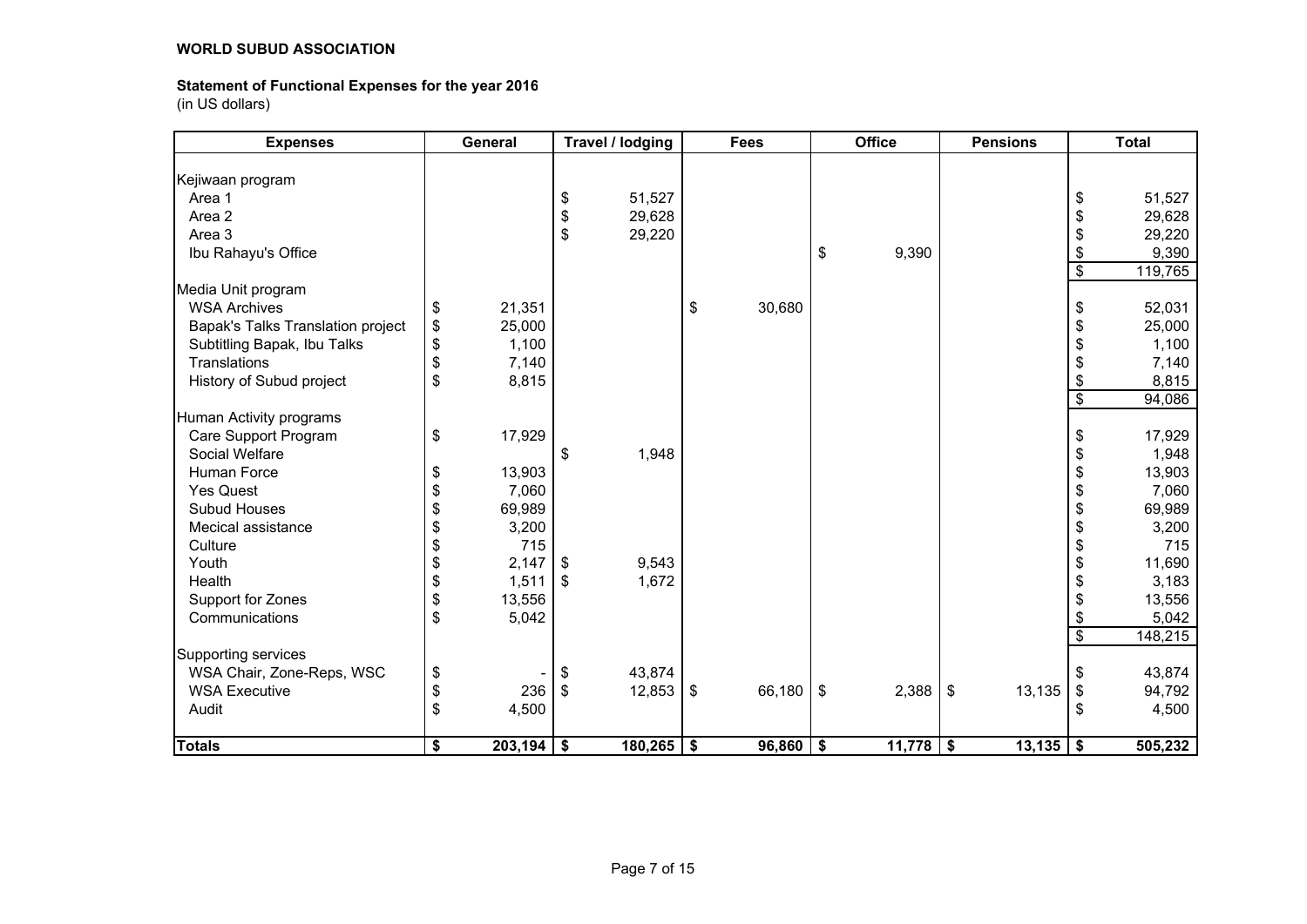### **Statement of Functional Expenses for the year 2015**

| <b>Expenses</b>                   | General            |            | Travel / lodging | <b>Fees</b>  |                           | <b>Office</b> |            | <b>Pensions</b> |                          | <b>Total</b> |
|-----------------------------------|--------------------|------------|------------------|--------------|---------------------------|---------------|------------|-----------------|--------------------------|--------------|
|                                   |                    |            |                  |              |                           |               |            |                 |                          |              |
| Kejiwaan program                  |                    |            |                  |              |                           |               |            |                 |                          |              |
| Area 1                            |                    | \$         | 46,262           |              |                           |               |            |                 | \$                       | 46,262       |
| Area 2                            |                    | \$         | 34,052           |              |                           |               |            |                 | \$                       | 34,052       |
| Area 3                            |                    | \$         | 37,562           |              |                           |               |            |                 | \$                       | 37,562       |
| Ibu Rahayu's Office               |                    |            |                  |              | \$                        | 12,520        |            |                 | \$                       | 12,520       |
|                                   |                    |            |                  |              |                           |               |            |                 | \$                       | 130,396      |
| Media Unit program                |                    |            |                  |              |                           |               |            |                 |                          |              |
| <b>WSA Archives</b>               | \$<br>42,752       |            |                  | \$<br>15,848 |                           |               |            |                 | \$                       | 58,600       |
| Bapak's Talks Translation project | \$<br>25,000       |            |                  |              |                           |               |            |                 | \$                       | 25,000       |
| Translations                      | \$<br>8,180        |            |                  |              |                           |               |            |                 | \$                       | 8,180        |
| History of Subud project          | \$<br>9,000        |            |                  |              |                           |               |            |                 | \$                       | 9,000        |
|                                   |                    |            |                  |              |                           |               |            |                 | $\overline{\$}$          | 100,780      |
| Human Activity programs           |                    |            |                  |              |                           |               |            |                 |                          |              |
| Care Support Program              | \$<br>17,265       |            |                  |              |                           |               |            |                 | \$                       | 17,265       |
| Intl. Youth Travel Fund           |                    | \$         | 90               |              |                           |               |            |                 | \$                       | 90           |
| Social Welfare                    |                    | \$         | 959              |              |                           |               |            |                 | \$                       | 959          |
| Enterprises                       |                    | \$         | 575              |              |                           |               |            |                 | \$                       | 575          |
| Culture                           | \$<br>458          |            |                  |              |                           |               |            |                 | \$                       | 458          |
| Youth                             | \$<br>5,137        | \$         | 10,337           |              |                           |               |            |                 | \$                       | 15,474       |
| Health                            | \$<br>906          | $\sqrt{5}$ | 1,716            |              |                           |               |            |                 | \$                       | 2,622        |
| Support for Zones                 | \$<br>13,729       |            |                  |              |                           |               |            |                 | \$                       | 13,729       |
| Communications                    | \$<br>5,605        |            |                  |              |                           |               |            |                 | \$                       | 5,605        |
|                                   |                    |            |                  |              |                           |               |            |                 | $\overline{\mathcal{S}}$ | 56,777       |
| Supporting services               |                    |            |                  |              |                           |               |            |                 |                          |              |
| WSA Chair, Zone-Reps, WSC         | \$<br>520          | $\sqrt{3}$ | 83,672           |              |                           |               |            |                 | \$                       | 84,192       |
| <b>WSA Executive</b>              | \$<br>3,677        | $\vert$ \$ | 20,569           | \$<br>64,650 | $\boldsymbol{\mathsf{S}}$ | 2,313         | $\sqrt{3}$ | 13,911          | \$                       | 105,120      |
| Audit                             | \$<br>4,500        |            |                  |              |                           |               |            |                 | \$                       | 4,500        |
|                                   |                    |            |                  |              |                           |               |            |                 |                          |              |
| <b>Totals</b>                     | \$<br>$136,729$ \$ |            | 235,794          | \$<br>80,498 | \$                        | $14,833$   \$ |            | 13,911          | \$                       | 481,765      |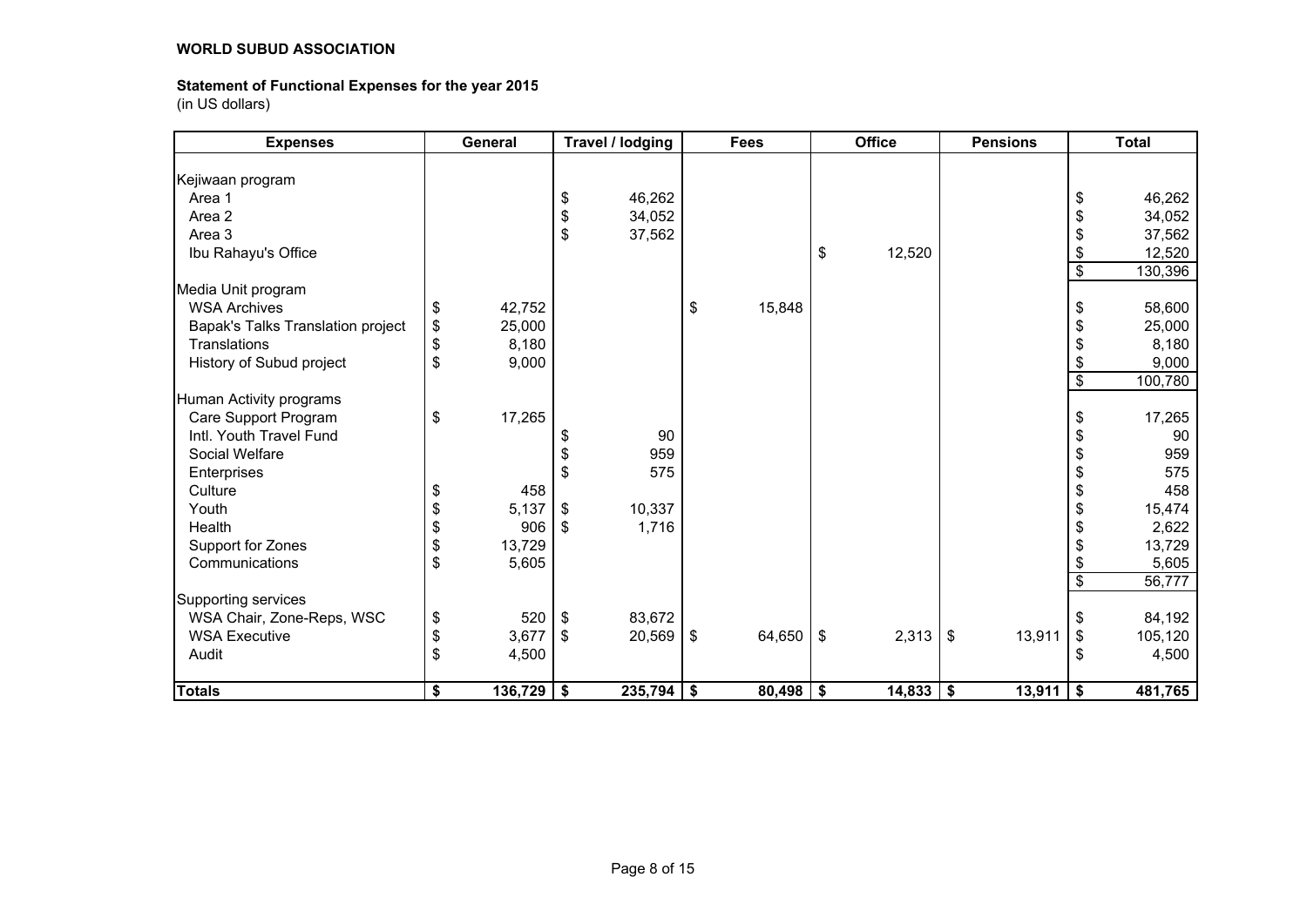### **Statement of Income for the year 2016**

| Income                                                                                                   |              | <b>Unrestricted</b>                                           |                       |                         |             |     |                   |          | <b>Temporarily Restricted</b> |                 |                                        |                         | <b>Total</b>                  |                                                               |
|----------------------------------------------------------------------------------------------------------|--------------|---------------------------------------------------------------|-----------------------|-------------------------|-------------|-----|-------------------|----------|-------------------------------|-----------------|----------------------------------------|-------------------------|-------------------------------|---------------------------------------------------------------|
|                                                                                                          |              |                                                               | <b>World Congress</b> |                         | Kejiwaan    |     | <b>Media Unit</b> |          | <b>Human Activity</b>         | <b>Services</b> |                                        | <b>Total</b>            |                               | Income                                                        |
| Member countries contributions<br>Zone 1-2<br>Zone 3<br>Zone 4<br>Zone 5-6<br>Zone 7<br>Zone 8<br>Zone 9 | S<br>S<br>S. | 17,678<br>66,113<br>32,225<br>500<br>47,537<br>5,746<br>1,680 | -\$<br>1,421          |                         |             |     |                   |          |                               |                 | -\$                                    | 1,421                   | \$<br>\$<br>\$                | 17,678<br>66,113<br>33,646<br>500<br>47,537<br>5,746<br>1,680 |
|                                                                                                          | \$           | $171,479$ \$                                                  | 1,421                 | \$                      |             | \$  |                   | \$       |                               | \$              | $\overline{\boldsymbol{\mathfrak{s}}}$ | 1,421                   | \$                            | 172,900                                                       |
| Enterprise donations<br>Zone 1-2<br>Grants                                                               | \$<br>\$     | 100,000<br>100,000                                            | $\sqrt{3}$            | $\overline{\mathbf{3}}$ |             | \$  |                   | \$       |                               | \$              | -\$<br>$\overline{\mathcal{S}}$        |                         | \$<br>$\overline{\mathbf{3}}$ | 100,000<br>100,000                                            |
| <b>Muhammad Subuh Foundation</b><br><b>SDIA</b><br><b>Guerrand Hermes Foundation</b>                     |              |                                                               |                       | \$                      | 56,000      | \$  | 56,000            | \$<br>\$ | 938<br>6,866                  |                 | \$<br>\$<br>\$                         | 112,000<br>938<br>6,866 | \$<br>\$<br>-\$               | 112,000<br>938<br>6,866                                       |
|                                                                                                          | \$           |                                                               |                       | $\sqrt[6]{3}$           | 56,000      | -\$ | 56,000            | -\$      | 7,804                         | \$              | $\boldsymbol{\mathsf{s}}$              | 119,804                 | \$                            | 119,804                                                       |
| Individual member donations<br>Other income                                                              | \$<br>\$     | 43,740<br>8                                                   | 805<br>- \$           | \$                      | 3,936       | \$  | 20                | \$       | 13,665                        |                 | \$<br>\$                               | 18,426                  | \$<br>ß.                      | 62,166<br>8                                                   |
| <b>Totals</b>                                                                                            | \$           | $315,227$ \$                                                  | 2,226                 | \$                      | $59,936$ \$ |     | 56,020            | -\$      | $21,469$ \$                   |                 | \$                                     | $139,651$ \$            |                               | 454,878                                                       |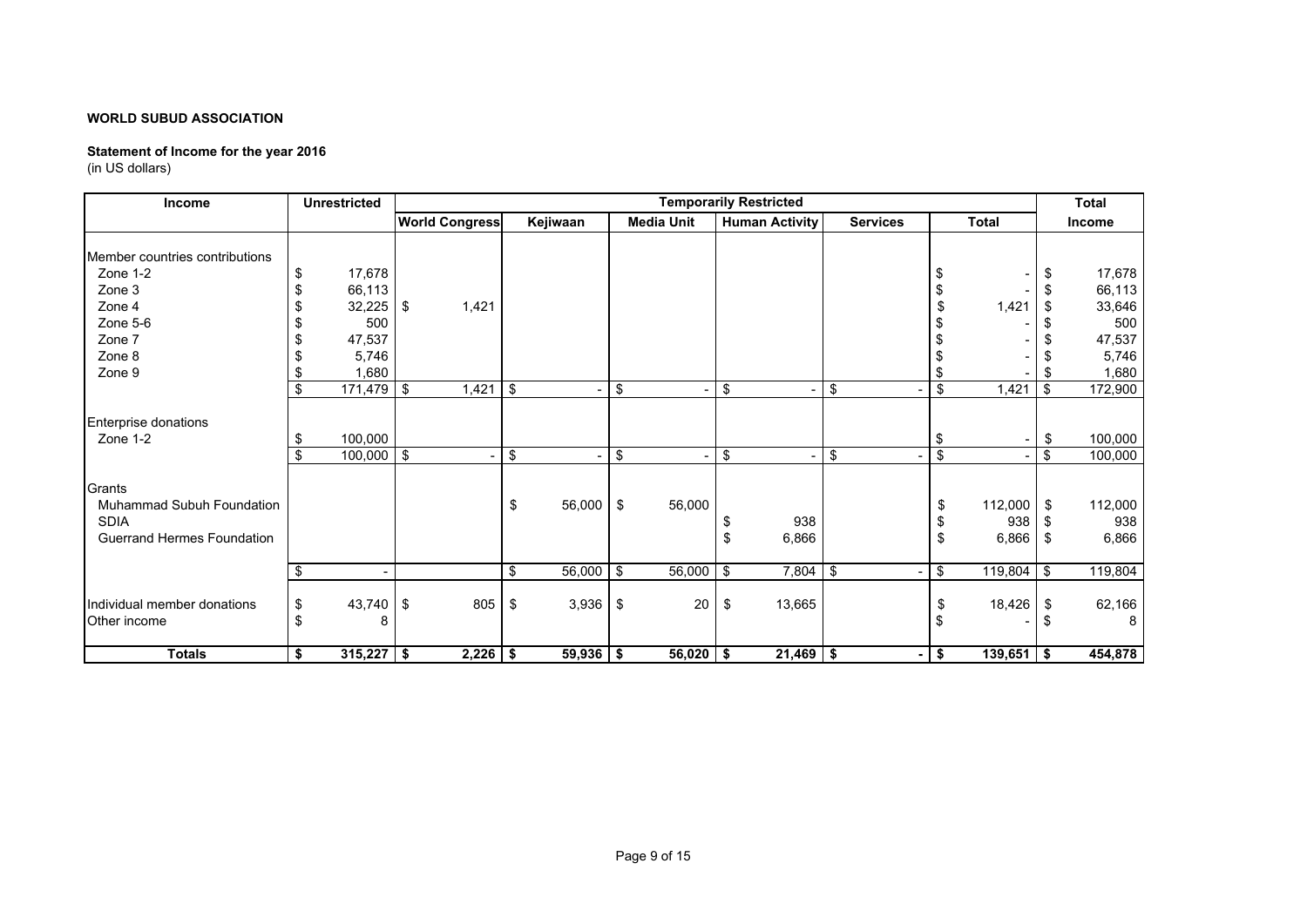### **Statement of Income for the year 2015**

| Income                                                                                         |          | <b>Unrestricted</b>                         |                       |                         |                                    |                     |                   |            | <b>Temporarily Restricted</b> |                 |                                       |               |                | <b>Total</b>                                |
|------------------------------------------------------------------------------------------------|----------|---------------------------------------------|-----------------------|-------------------------|------------------------------------|---------------------|-------------------|------------|-------------------------------|-----------------|---------------------------------------|---------------|----------------|---------------------------------------------|
|                                                                                                |          |                                             | <b>World Congress</b> |                         | Kejiwaan                           |                     | <b>Media Unit</b> |            | <b>Human Activity</b>         | <b>Services</b> |                                       | <b>Total</b>  |                | <b>Income</b>                               |
| Member countries contributions<br>Zone 1-2<br>Zone 3<br>Zone 4<br>Zone 5-6<br>Zone 7<br>Zone 8 | \$       | 21,344<br>78,397<br>14,019<br>39,387<br>889 |                       |                         |                                    |                     |                   | \$         | 20,248                        |                 | \$<br>\$                              | 20,248        | \$<br>S        | 21,344<br>98,645<br>14,019<br>39,387<br>889 |
| Zone 9                                                                                         |          |                                             |                       |                         |                                    |                     |                   |            |                               |                 | \$                                    |               |                |                                             |
|                                                                                                | \$       | 154,036                                     |                       | $\sqrt[6]{\frac{1}{2}}$ | ٠                                  | \$                  |                   | \$         | $20,248$ \$                   |                 | \$                                    | 20,248        | \$             | 174,284                                     |
| Enterprise donations<br>Zone 1-2<br>Grants<br>Muhammad Subuh Foundation                        | \$<br>£. | 100,000<br>$100,000$ \$                     |                       | \$<br>\$                | $\overline{\phantom{0}}$<br>30,000 | \$<br>$\sqrt[6]{3}$ | ٠<br>91,200       | \$         | ÷,                            | \$              | -\$<br>$\overline{\mathcal{S}}$<br>\$ | 121,200       | \$<br>\$<br>\$ | 100,000<br>100,000<br>121,200               |
| <b>SDIA</b><br><b>Guerrand Hermes Foundation</b><br>Usaha Mulia                                | \$       | 3,000                                       |                       |                         |                                    |                     |                   | \$<br>\$   | 500<br>69,989                 |                 | S<br>\$<br>\$                         | 500<br>69,989 | \$             | 500<br>3,000<br>69,989                      |
|                                                                                                | \$       | 3,000                                       |                       | \$                      | 30,000                             | \$                  | 91,200            | $\sqrt{3}$ | $70,489$ \$                   |                 | $\overline{\mathbf{3}}$               | 191,689       | <b>S</b>       | 194,689                                     |
| Individual member donations<br>Other income                                                    | \$<br>\$ | 42,538<br>3                                 | 1,546<br>- \$         | -\$                     | 100                                | \$                  | 2,000             | \$         | 2,221                         |                 | \$<br>-\$                             | 5,867         | S.             | 48,405<br>3                                 |
| <b>Totals</b>                                                                                  | \$       | $299,577$ \$                                | 1,546                 | \$                      | 30,100                             | l \$                | 93,200            | -\$        | $92,958$ \$                   |                 | \$                                    | 217,804       | -\$            | 517,381                                     |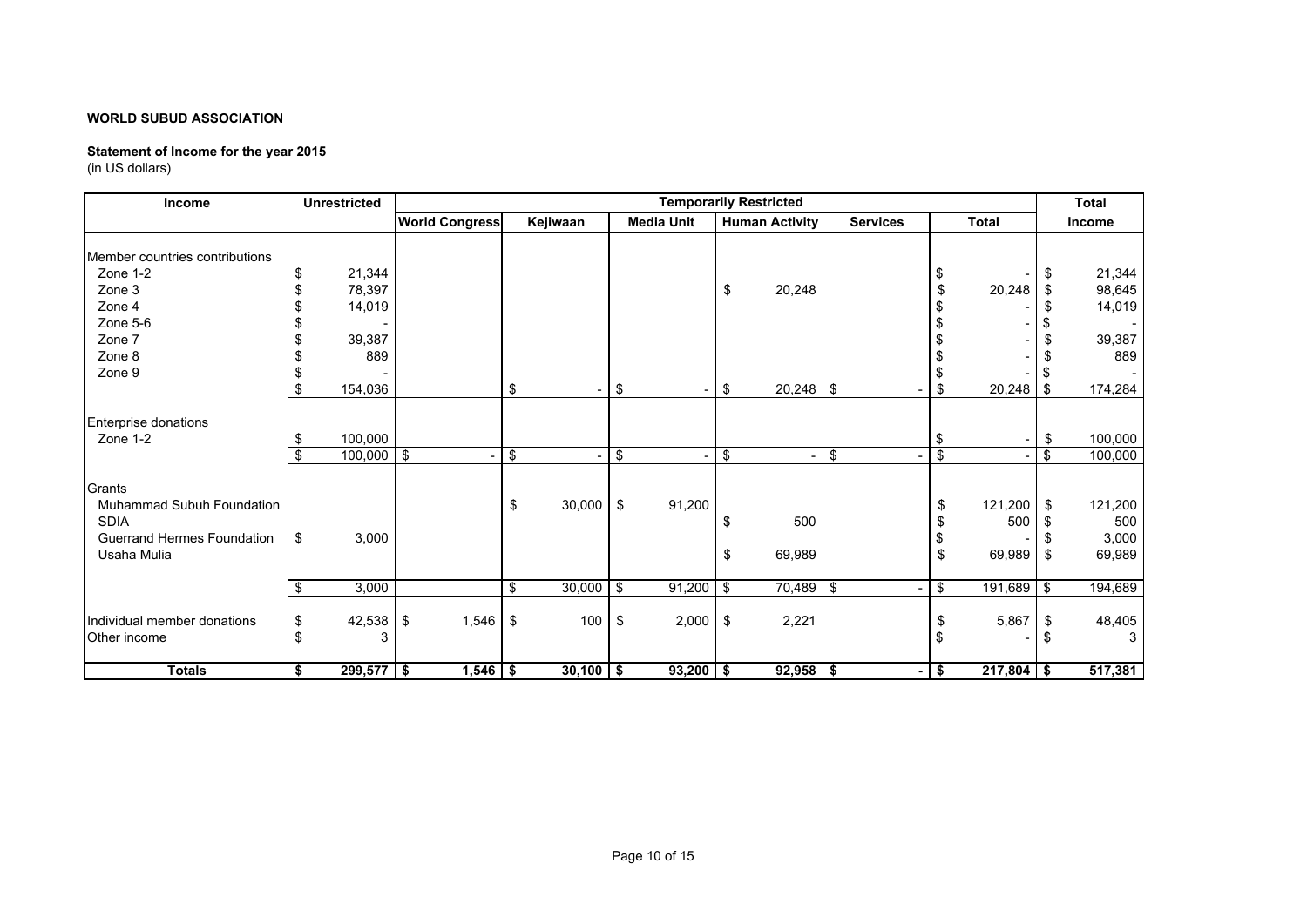#### **Statement of Changes in restricted donations in the year 2016** ( in US dollars)

|                                   |          | <b>Balance</b><br>end 2015 | <b>Received</b><br>in 2016 |    | <b>Spent</b><br>in 2016 |    | <b>Balance</b><br>end 2016 |  |
|-----------------------------------|----------|----------------------------|----------------------------|----|-------------------------|----|----------------------------|--|
| <b>Temporary Restriction</b>      |          |                            |                            |    |                         |    |                            |  |
| International Helper Travel       | \$       |                            | \$<br>59,935               | \$ | 59,935                  | \$ |                            |  |
| Ibu Rahayu Travel                 | \$       | 1,408                      | \$                         | \$ |                         | \$ | 1,408                      |  |
| <b>Medical Assistance</b>         | \$       |                            | \$<br>3,200                | \$ | 3,200                   | \$ |                            |  |
| <b>WSA Archives</b>               | \$<br>\$ |                            | \$<br>56,000               | \$ | 56,000                  | \$ |                            |  |
| History of Subud                  |          |                            | \$<br>50                   | \$ | 50                      | \$ |                            |  |
| Care Support Program              | \$<br>\$ |                            | \$                         | \$ |                         | \$ |                            |  |
| <b>SESI</b>                       |          |                            | \$                         | \$ |                         | \$ |                            |  |
| International Youth Travel Fund   | \$       | 213                        | \$<br>106                  | \$ |                         | \$ | 319                        |  |
| Youth travel World Congress 2018  | \$       | 756                        | \$                         | \$ |                         | \$ | 756                        |  |
| <b>Medical Fund</b>               | \$       | 4,180                      | \$                         | \$ |                         | \$ | 4,180                      |  |
| <b>SIHA</b>                       | \$       | 18,568                     | \$<br>520                  | \$ | 1,281                   | \$ | 17,807                     |  |
| <b>Bapak's Talks Translations</b> | \$       |                            | \$<br>20                   | \$ | 20                      | \$ |                            |  |
| Inikisi Congo                     | \$       |                            | \$<br>2,500                | \$ | 2,500                   | \$ |                            |  |
| Cali                              | \$       |                            | \$<br>100                  | \$ | 100                     | \$ |                            |  |
| Intranet                          | \$       | 2,475                      | \$                         | \$ |                         | \$ | 2,475                      |  |
| <b>World Congress Reserve</b>     | \$       | 1,546                      | \$<br>2,227                | \$ |                         | \$ | 3,773                      |  |
| <b>SICA</b>                       | \$       | 458                        | \$                         | \$ | 458                     | \$ |                            |  |
| Subud Houses                      | \$       | 69,989                     | \$                         | \$ | 69,989                  | \$ |                            |  |
| Subud Youth                       | \$       |                            | \$                         | \$ |                         | \$ |                            |  |
| Human Force Camp                  | \$       |                            | \$<br>14,563               | \$ | 13,903                  | \$ | 660                        |  |
| Youth Zones 3/4                   | \$       |                            | \$<br>330                  | \$ | 330                     | \$ |                            |  |
| Basara Youth Camp                 | \$       |                            | \$<br>100                  | \$ | 100                     | \$ |                            |  |
|                                   | \$       | 99,593                     | \$<br>139,651              | \$ | 207,866                 | \$ | 31,378                     |  |
| <b>Permanent Restriction</b>      |          |                            |                            |    |                         |    |                            |  |
| Subud Emergency Fund              | \$       | 15,672                     | \$                         | \$ |                         | \$ | 15,672                     |  |
| <b>Totals</b>                     | \$       | 115,265                    | \$<br>139,651              | \$ | 207,866                 | \$ | 47,050                     |  |

### **Statement of Changes in Board designated funds in the year 2016**

|                     | <b>Balance</b><br>end 2015 | <b>Received</b><br>in 2016 |        | <b>Spent</b><br>in 2016 |   | <b>Balance</b><br>end 2016 |  |
|---------------------|----------------------------|----------------------------|--------|-------------------------|---|----------------------------|--|
| World Congress Fund | 155.582                    |                            | $\sim$ | 4.046                   | S | 151.536                    |  |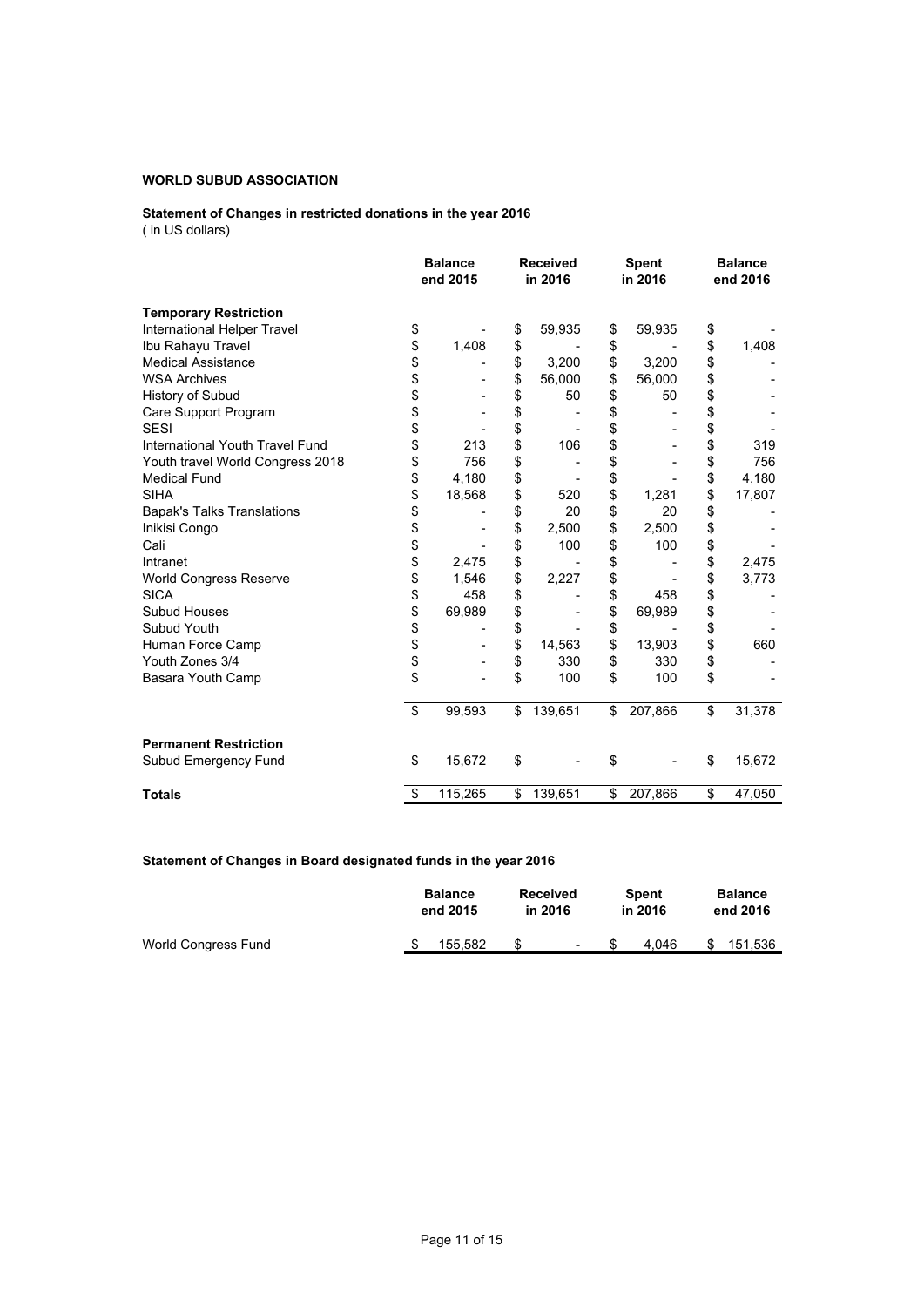#### **Statement of Changes in restricted donations in the year 2015** ( in US dollars)

|                                   | <b>Balance</b><br>end 2014 | <b>Received</b><br>in 2015 | <b>Spent</b><br>in 2015 | <b>Balance</b><br>end 2015 |
|-----------------------------------|----------------------------|----------------------------|-------------------------|----------------------------|
| <b>Temporary Restriction</b>      |                            |                            |                         |                            |
| International Helper Travel       | \$                         | \$<br>30,100               | \$<br>30,100            | \$                         |
| Ibu Rahayu Travel                 | \$<br>1,408                | \$                         | \$                      | \$<br>1,408                |
| <b>Helpers without Borders</b>    | \$                         | \$                         | \$                      | \$                         |
| <b>WSA Archives</b>               | \$                         | \$<br>92,000               | \$<br>92,000            | \$                         |
| Care Support Program              | \$                         | \$<br>1,274                | \$<br>1,274             | \$                         |
| <b>SESI</b>                       | \$                         | \$                         | \$                      | \$                         |
| International Youth Travel Fund   | \$                         | \$<br>213                  | \$                      | \$<br>213                  |
| Youth travel World Congress 2018  | \$                         | \$<br>756                  | \$                      | \$<br>756                  |
| <b>Medical Fund</b>               | \$<br>4,180                | \$                         | \$                      | \$<br>4,180                |
| <b>SIHA</b>                       | \$<br>1,400                | \$<br>19,790               | \$<br>2,622             | \$<br>18,568               |
| <b>Bapak's Talks Translations</b> | \$                         | \$<br>1,200                | \$<br>1,200             | \$                         |
| <b>YES Quest</b>                  | \$                         | \$                         | \$                      | \$                         |
| Intranet                          | \$<br>2,475                | \$                         | \$                      | \$<br>2,475                |
| World Congress Reserve            | \$                         | \$<br>1,546                | \$                      | \$<br>1,546                |
| <b>SICA</b>                       | \$                         | \$<br>458                  | \$                      | \$<br>458                  |
| Subud Houses                      | \$                         | \$<br>69,989               | \$                      | \$<br>69,989               |
| Subud Youth                       | \$                         | \$<br>478                  | \$<br>478               | \$                         |
|                                   | \$<br>9,463                | \$<br>217,804              | \$<br>127,674           | \$<br>99,593               |
| <b>Permanent Restriction</b>      |                            |                            |                         |                            |
| Subud Emergency Fund              | \$<br>15,672               | \$                         | \$                      | \$<br>15,672               |
| <b>Totals</b>                     | \$<br>25,135               | \$<br>217,804              | \$<br>127,674           | \$<br>115,265              |

### **Statement of Changes in Board designated funds in the year 2015**

|                     |  | <b>Balance</b> | <b>Received</b> |        | <b>Spent</b> |        | <b>Balance</b> |         |
|---------------------|--|----------------|-----------------|--------|--------------|--------|----------------|---------|
|                     |  | end 2014       | in 2015         |        | in 2015      |        | end 2015       |         |
| World Congress Fund |  | 155.582        |                 | $\sim$ |              | $\sim$ | S              | 155.582 |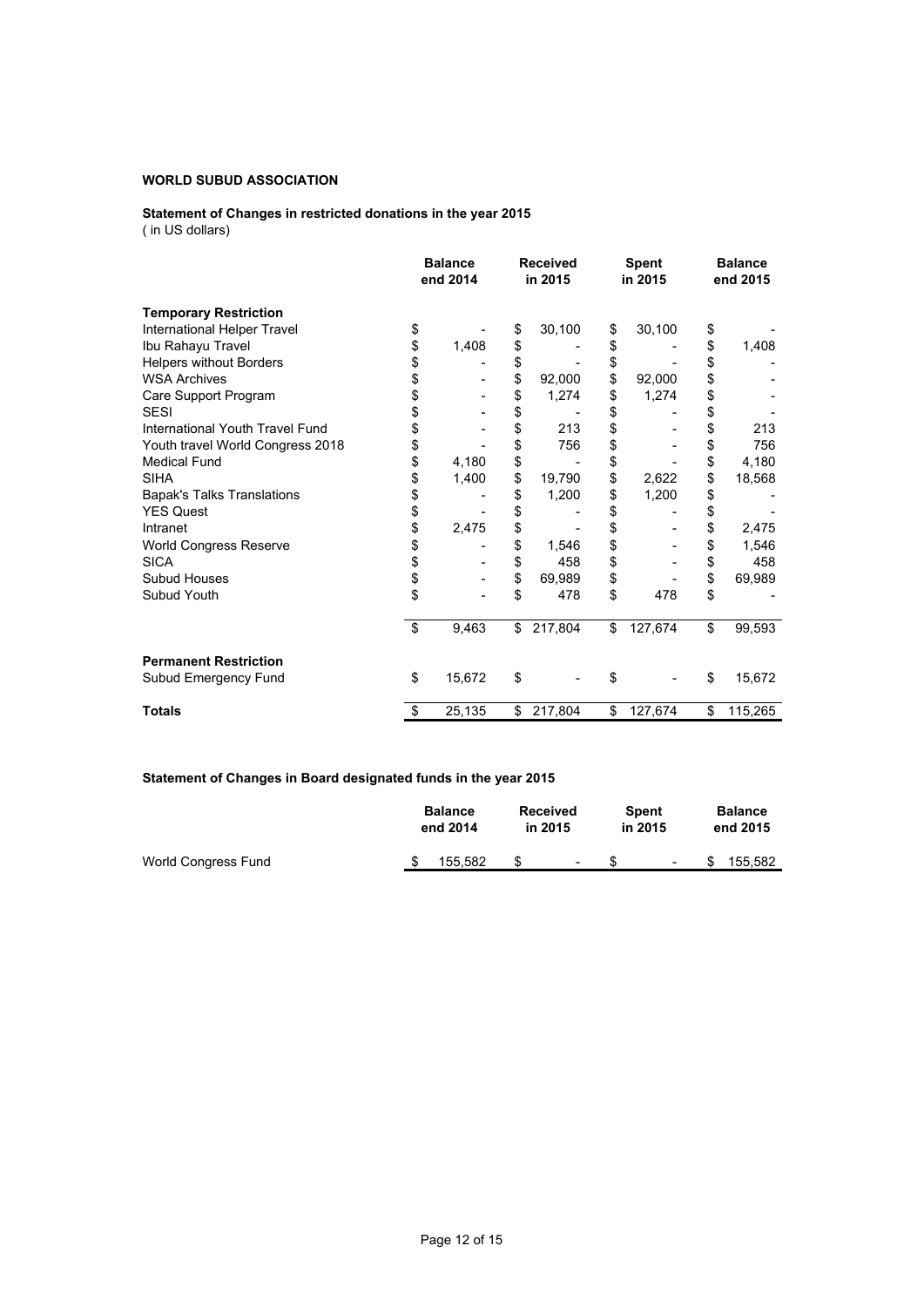#### **Notes to the Financial Statements for 2016**

#### **NOTE 1 — SUMMARY OF SIGNIFICANT ACCOUNTING POLICIES**

Organization, Purpose. Affiliation, and Tax Status

The World Subud Association, a non-profit tax-exempt corporation, was organized October 2, 1989, in the District of Columbia, United States of America. The Organization was created for the purpose of assisting the worldwide development of Subud, which stands for Susila Budhi Dharma, a training in the worship of Almighty God. The Organization solicits Subud members, national Subud organizations, and enterprises of Subud members for contributions, whether or not restricted as to manner, amount, or timing, and applies these funds in programs. In 2016 and 2015 the Organization's programs included the provision of travel and communications funds to volunteer international helpers and others who assisted members and applicants, and the provision of funds to other volunteers who worked for the various so called Bapak Legacy projects and other programs. In addition to this, the Organization made grants to affiliated organizations to further develop Subud worldwide. Since the World Congress in August 2014 the office is located in Koenigswinter, Germany.

The members of the governing council reside in Asia, Australia, Europe, Africa, and the Americas.

The World Subud Association organized the Muhammad Subuh Foundation, a Virginia non-profit tax-exempt corporation, in 1991 for the purpose of holding the long-term assets of the Organization and major gifts, bequests, and endowments of Subud Members. Although the Organization has the right to jointly approve the Foundation's operating budget, the governing bodies and operations of each organization are independent. Accordingly, the accounts of the Foundation have not been combined with those of the World Subud Association.

#### Income Taxes

On April 19, 1990, the Organization was granted tax-exempt status as a section 501 (c)(3) organization and was recognized as a public charity by the United States Internal Revenue Service. Accordingly, no provision has been made for United States Federal or state income taxes.

#### Classification of Net Assets

Net assets are assets reduced by liabilities and are reported in the financial statements in three classes: unrestricted net assets, temporarily restricted net assets, or permanently restricted net assets, based on the absence or existence of donor-imposed restrictions.

Permanently restricted net assets generally result from long-lived assets donated for a specific purpose with a donor stipulation that the assets be preserved and not sold, or from assets donated with donor stipulations that they be invested to provide a permanent source of income, e.g., endowment funds. The Organization had no permanently restricted net assets during the period covered by the financial statements.

Temporarily restricted net assets are those assets donated for (a) support of particular operating activities, (b) temporary investment for a specified term, (c) use in a specified future period, or (d) acquisition and use of long-lived assets such as buildings.

Unrestricted net assets generally result from receipt of unrestricted contributions, grants, revenues from providing services, producing and delivering goods, and receiving dividends or interest from investments in income-producing assets, less expenses incurred in providing services, producing and delivering goods, raising contributions, and performing administrative functions. The only limitations on the use of unrestricted net assets are the broad limits resulting from the nature of the Organization, the environment in which it operates, the purposes specified in the articles of incorporation or bylaws, limits from contractual agreements with suppliers and creditors, and self-imposed limits such as voluntary resolutions by the Directors to designate a portion of its unrestricted net assets for a particular use.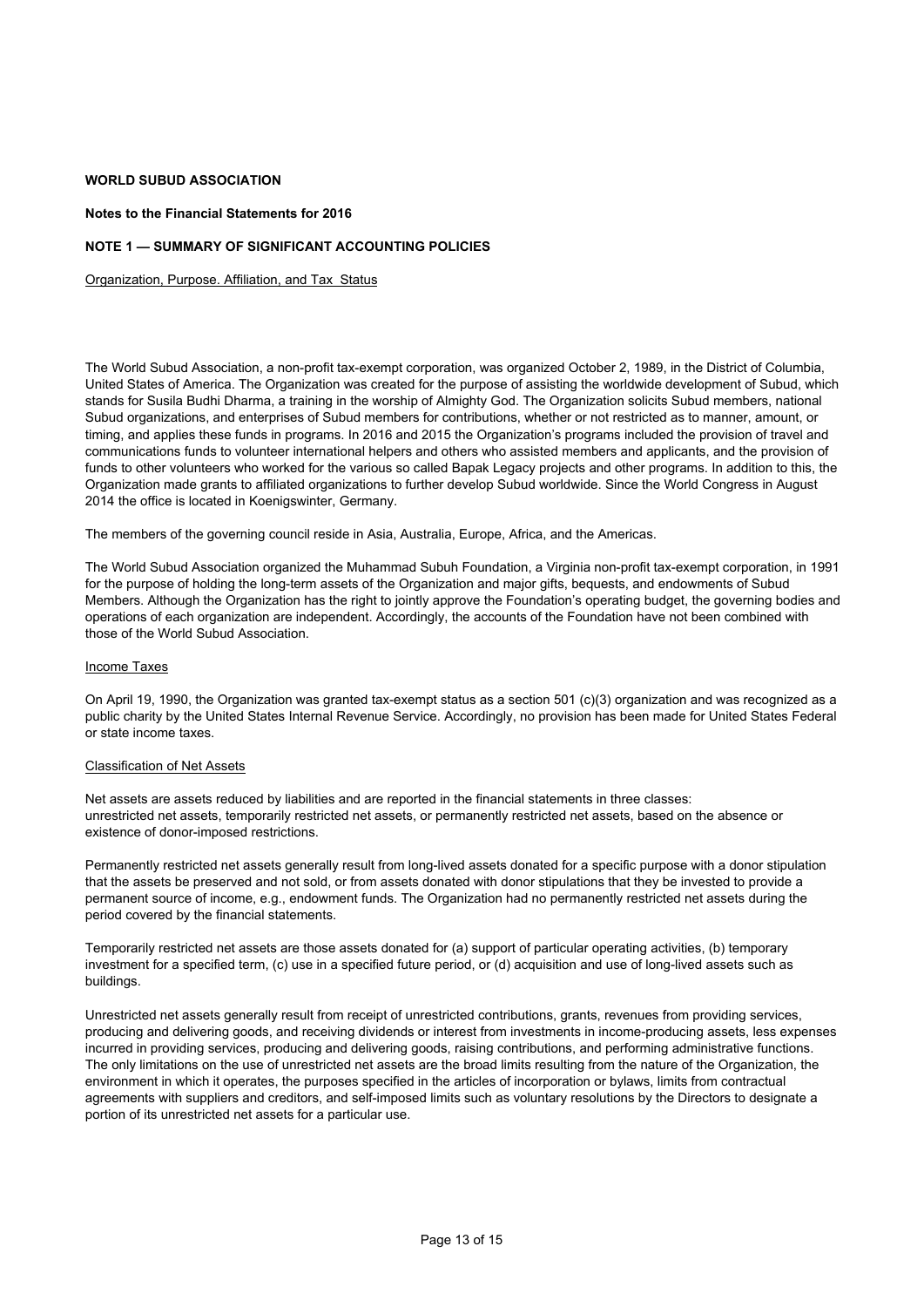#### **Notes to the Financial Statements for 2016**

#### **NOTE 1 — SUMMARY OF SIGNIFICANT ACCOUNTING POLICIES**

#### Support. Revenue, and Pledges

Contributions are solicited from individual Subud members, businesses of Subud members, and Subud organizations worldwide and no solicitations are made to the general public. All contributions are considered to be available for unrestricted use unless specifically restricted by the donor. Pledges for contributions are recorded as income when received and allowances are provided for pledges estimated to be uncollectible.

#### **Property and Equipment**

Property is recorded at cost or at the estimated fair value at the date of the gift, if donated. Minor equipment purchases such as office equipment and personal computers are expensed when acquired because management believes that the expensing of these types of acquisitions does not materially affect the financial statements. Accordingly, there were no depreciable assets as of the date of the statement of financial position. Maintenance, repairs, and renewals are expensed, and additions and improvements, when material, are capitalized. Depreciation is computed on a straight-line basis over the estimated useful life of the asset.

#### Use of Estimates

The preparation of financial statements in conformity with generally accepted accounting principles requires management to make estimates and assumptions that affect the reported amounts of assets and liabilities and disclosure of contingent assets and liabilities at the date of the financial statements and the reported amounts of revenues and expenses during the reporting period. Actual results could differ from those estimates.

#### Cash and Cash Equivalents

The Association considers all cash on hand, demand cash balances, and highly liquid debt instruments purchased with a maturity of three months or less to be cash equivalents for purposes of the statement of cash flows.

#### Currency Valuation

All values presented in the financial statements are stated in United States dollars and assets and liabilities stated at interbank exchange rates as of the last day of the applicable years.

#### **NOTE 2- CASH**

The Association maintains current accounts in USD, CAD, EUR and GBP with the NatWest Bank in the United Kingdom, checking and savings accounts with the Wells Fargo Bank in the United States of America and a EUR account in Germany.

#### **NOTE 3- CREDIT RISKS - FINANCIAL INSTRUMENTS**

#### Concentration of Credit Risk Arising from Cash Deposits in Excess of Insured Limits

By the end of 2016 the Association's U.S. bank deposits were under the U.S. federal deposit insurance ceilings for U.S. banks of \$250,000 and thus deposits in the U.S. bank accounts at the end of 2016 were insured.

The amounts on deposit in the United Kingdom bank at the end of the year amounted to \$ 109,263, mainly held in USD and EUR. In view of the short term use of these funds they do not constitute a significant credit risk to the Association.